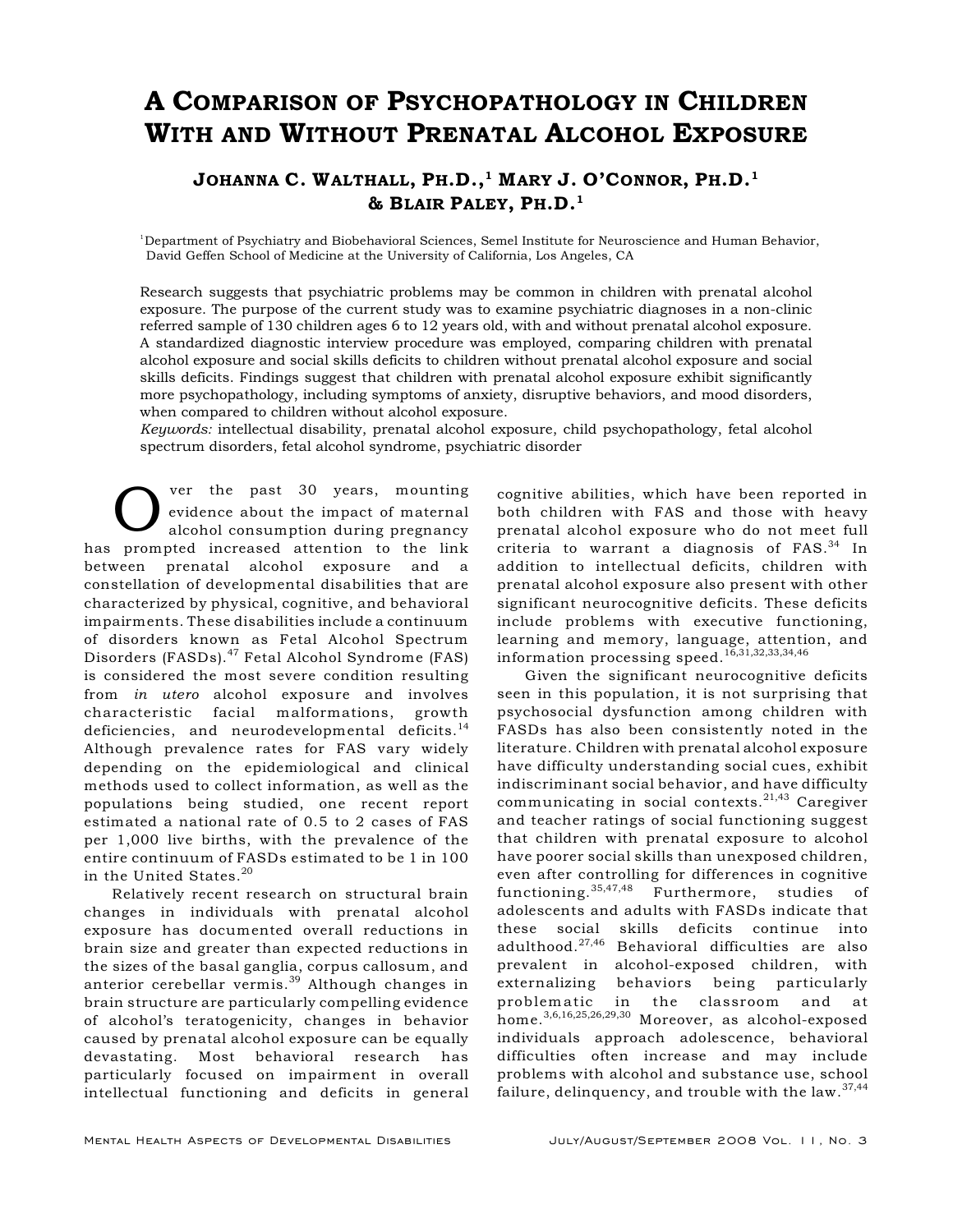Although the pervasive neurocognitive, social, and behavioral problems typically seen in individuals with FASDs have been explored in numerous studies, psychiatric outcomes among this population are less well understood. Studies of relatively small samples reveal that psychiatric problems are common in children with prenatal exposure to alcohol.  $^{12,22,25,30,35,41}$  In one clinic referred sample of 23 alcohol-exposed children between the ages of 5 and 13 years, 87% met criteria for a psychiatric disorder. The majority of the children (61%) received a mood disorder diagnosis, 26% were diagnosed with major depressive disorder or adjustment disorder with depressed mood, and 35% met criteria for bipolar disorder.<sup>25</sup> Consistent with the findings on the presence of mood disorders in this population, a few studies have reported an increase in self-reported depressive and internalizing symptoms.  $12,23,25$  The most commonly reported findings, however, suggest the increased prevalence of externalizing and disruptive behavior diagnoses.<sup>12,23,35</sup>

Although the previously cited studies have provided some insight into the psychopathology experienced by individuals with prenatal alcohol exposure, the limitations of these studies impact our ability to make generalizations from the results for a number of reasons. First, the sample sizes of the majority of these studies have been small; second, these studies typically involve clinic-referred participants, possibly leading to over-estimates of associations between psychopathology and prenatal alcohol exposure; third, with the exception of two studies,  $9,12$  standardized clinical interviews have not been employed in the methodology; and fourth, these studies either lack non-alcohol-exposed control groups or rely on typically-developing unexposed controls. Considering these limitations, the purpose of the current study was to examine the association between prenatal alcohol exposure and psychiatric diagnosis in a relatively large non-clinic referred sample of children. A standardized diagnostic interview procedure was employed to compare children with and without prenatal alcohol exposure who also had social skills deficits.

#### METHODS

#### Participants

All study related activities took place at the University of California at Los Angeles, Semel Institute for Neuroscience and Human Behavior. The University of California at Los Angeles and the Centers for Disease Control and Prevention

Institutional Review Boards approved all procedures and a Certificate of Confidentiality was obtained from the NIAAA prior to participant recruitment. Informed consent was obtained from the parent(s) and assent from children >7 years of age.

The sample consisted of 130 children who met screening criteria for having social skills deficits. Participants were recruited from February 2003 to June 2005 through community-posted flyers and letters mailed to local health care providers (i.e., pediatricians), YMCAs, and schools. Interested families were screened by telephone to determine eligibility. Children were eligible if they were between 6 and 12 years of age, had measurable social skills deficits  $(2 - 1)$  standard deviation below the mean) on the Socialization Domain of the Vineland Adaptive Behavior Scales (VABS), $40$ and a Verbal IQ of  $\geq 70$  on the Kaufman Brief Intelligence Test  $(K-BIT)$ .<sup>15</sup> Children were not admitted if they had major sensory or motor deficits or a past diagnosis of developmental disability or pervasive developmental disorder. See Table 1 for a comparison of children with and without prenatal alcohol exposure.

#### FASD Diagnosis

Participants received a physical examination to assess for the presence of the diagnostic features of FASDs according to the criteria set forth in the Diagnostic Guide for Fetal Alcohol Spectrum Disorders. $<sup>2</sup>$  This system uses a 4-digit</sup> diagnostic code reflecting the magnitude of expression of four key diagnostic features of FAS: (a) growth deficiency; (b) FAS facial phenotype, including short palpebral fissures, flat philtrum, and thin upper lip; (c) central nervous system dysfunction; and (d) gestational alcohol exposure. Using this coding system, the study physician ranked the magnitude of expression of each feature independently on a 4-point Likert scale, with 1 reflecting complete absence of the feature and 4 reflecting the full manifestation of the feature. The study physician administered this examination after achieving 100% reliability with the senior study clinician who was trained by S. J. Astley, the co-developer of this diagnostic system. The physician was unaware of the prenatal exposure group assignment of the participants.

#### Alcohol Exposure Criteria

The history of prenatal alcohol exposure was obtained from the biological mothers by means of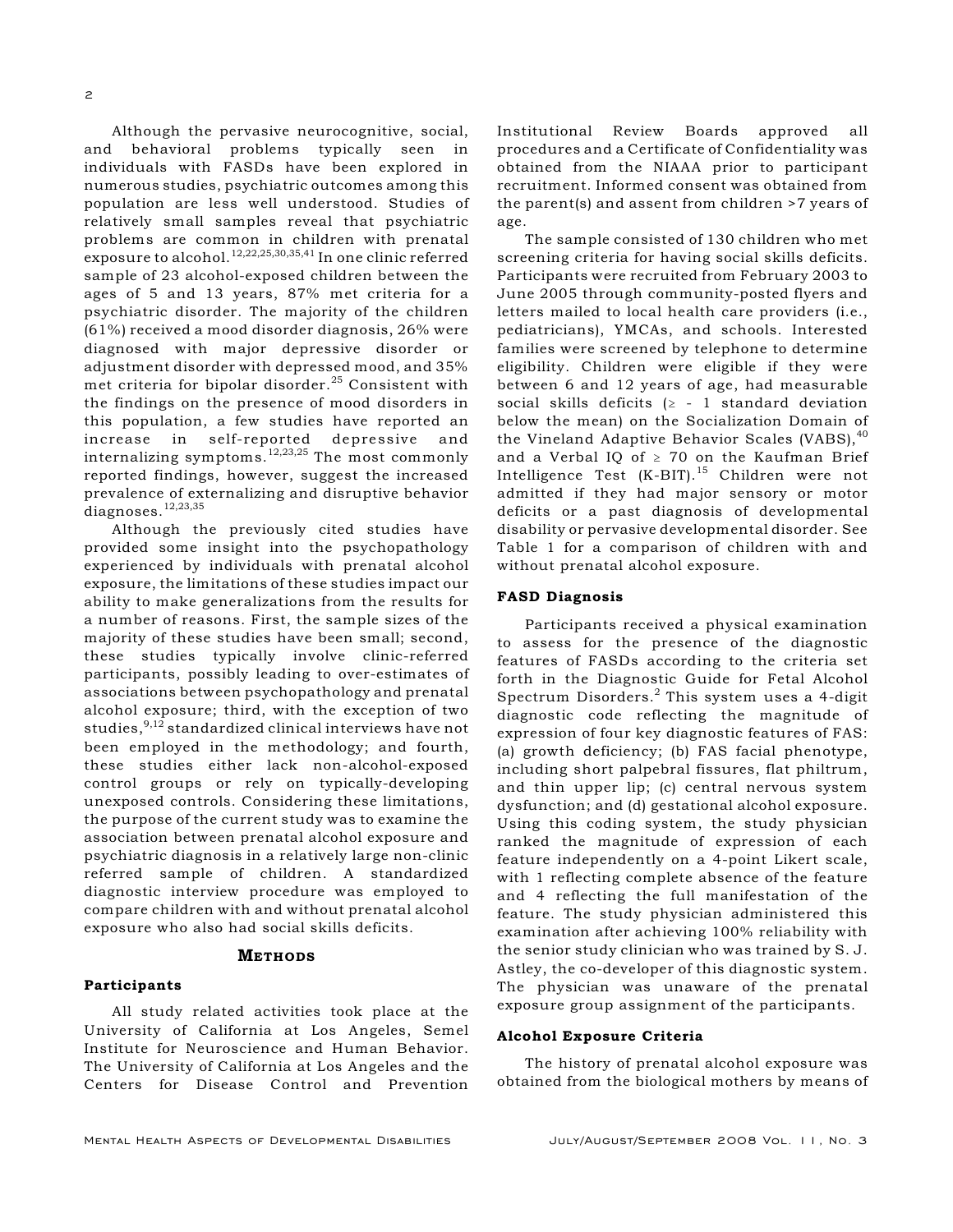| TABLE 1. SAMPLE CHARACTERISTICS                                                                                                                       |                                    |                                |                             |  |  |  |  |
|-------------------------------------------------------------------------------------------------------------------------------------------------------|------------------------------------|--------------------------------|-----------------------------|--|--|--|--|
| <b>Variables</b>                                                                                                                                      | <b>Total Sample</b><br>$(N = 130)$ | Alcohol-Exposed<br>$(N = 100)$ | Non-Exposed<br>$(N = 30)$   |  |  |  |  |
| Ethnicity $(\%)$<br>White, Non-Hispanic<br>Black, Non-Hispanic<br>Hispanic<br>Asian                                                                   | 50.0<br>16.9<br>20.0<br>3.1        | 54.0<br>17.0<br>17.0<br>2.0    | 36.7<br>16.7<br>30.0<br>6.7 |  |  |  |  |
| Mixed<br>Child Gender - Males (%)                                                                                                                     | 10.0<br>51.0                       | 10.0<br>51.0                   | 10.0<br>50.0                |  |  |  |  |
| Child Age in Years (M, SD)                                                                                                                            | 8.50(1.53)                         | 8.59(1.56)                     | 8.35(1.46)                  |  |  |  |  |
| Socialization $(M, SD)^a$                                                                                                                             | 64.35 (8.84)                       | 62.83 (8.04)***                | 69.43 (9.57)***             |  |  |  |  |
| Child Composite IQ $(M, SD)^b$                                                                                                                        | 99.39 (15.05)                      | 97.24 (14.83)**                | 106.57 (13.69)**            |  |  |  |  |
| Biological Mother (%)                                                                                                                                 | 35.9                               | $21.0**$                       | $86.7**$                    |  |  |  |  |
| Primary Caregiver Married/Partner (%)                                                                                                                 | 66.4                               | 62.8**                         | $83.3**$                    |  |  |  |  |
| Primary Caregiver Yrs Education (M, SD)                                                                                                               | 16.45(2.81)                        | 16.28 (2.60)                   | 17.03 (3.40)                |  |  |  |  |
| *** $p$ <.001 ** $p$ <.01 * $p$ <.05<br><sup>a</sup> Vineland Socialization Standard Score<br>$^{\rm b}$ Kaufman Brief Intelligence Test Composite IO |                                    |                                |                             |  |  |  |  |

Kaufman Brief Intelligence Test Composite IQ <sup>b</sup>

the Health Interview for Women. $^{22}$  Among adopted or foster children, medical or legal record documentation referencing known alcohol exposure was used to determine the degree of alcohol exposure. In addition, reliable collateral reports by others who had observed the mother drinking during pregnancy were obtained. Because many children with prenatal alcohol exposure are often adopted or in foster care, it is often necessary to rely on such records to assess the child's history of alcohol exposure and is an accepted practice in the scientific community when making a diagnosis of FAS or related  $conditions.<sup>2</sup>$  All children in the alcohol-exposed group met criteria for ratings of 3 (some risk) or 4 (high risk). Within the control group, all children met criteria for ratings of 1 (no risk) with exposure levels of <1 standard drink (0.60 oz. absolute alcohol) throughout gestation.

#### Measures

National Institute for Mental Health Computerized Diagnostic Interview Schedule for Children—Fourth Edition (NIMH C-DISC-IV). The C-DISC-IV is a structured interview developed by

presence of diagnoses occurring within the last four weeks (present) as well as the last year, and also assesses the level of impairment. The C-DISC-IV is organized into six different modules: anxiety disorders, mood disorders, disruptive disorders, substance use, schizophrenia, and miscellaneous disorders, with individual symptom scores for each Axis I diagnostic category. Symptom scores are derived from key stem questions that are asked of all respondents for a given diagnosis. The diagnostic interview has adequate test-retest reliability<sup>38</sup> and good concurrent criterion validity, particularly with regard to attention deficit disorders.<sup>20</sup> Data Analysis

the National Institute of Mental Health that assesses for 36 mental health disorders for children and adolescents, using DSM-IV criteria.<sup>38</sup> The interview version conducted in this study used the parent or primary caregiver as the interview subject. The C-DISC-IV assesses for the

Data analyses were conducted using SPSS Statistical Analysis software (14.0). Descriptive information comparing children with and without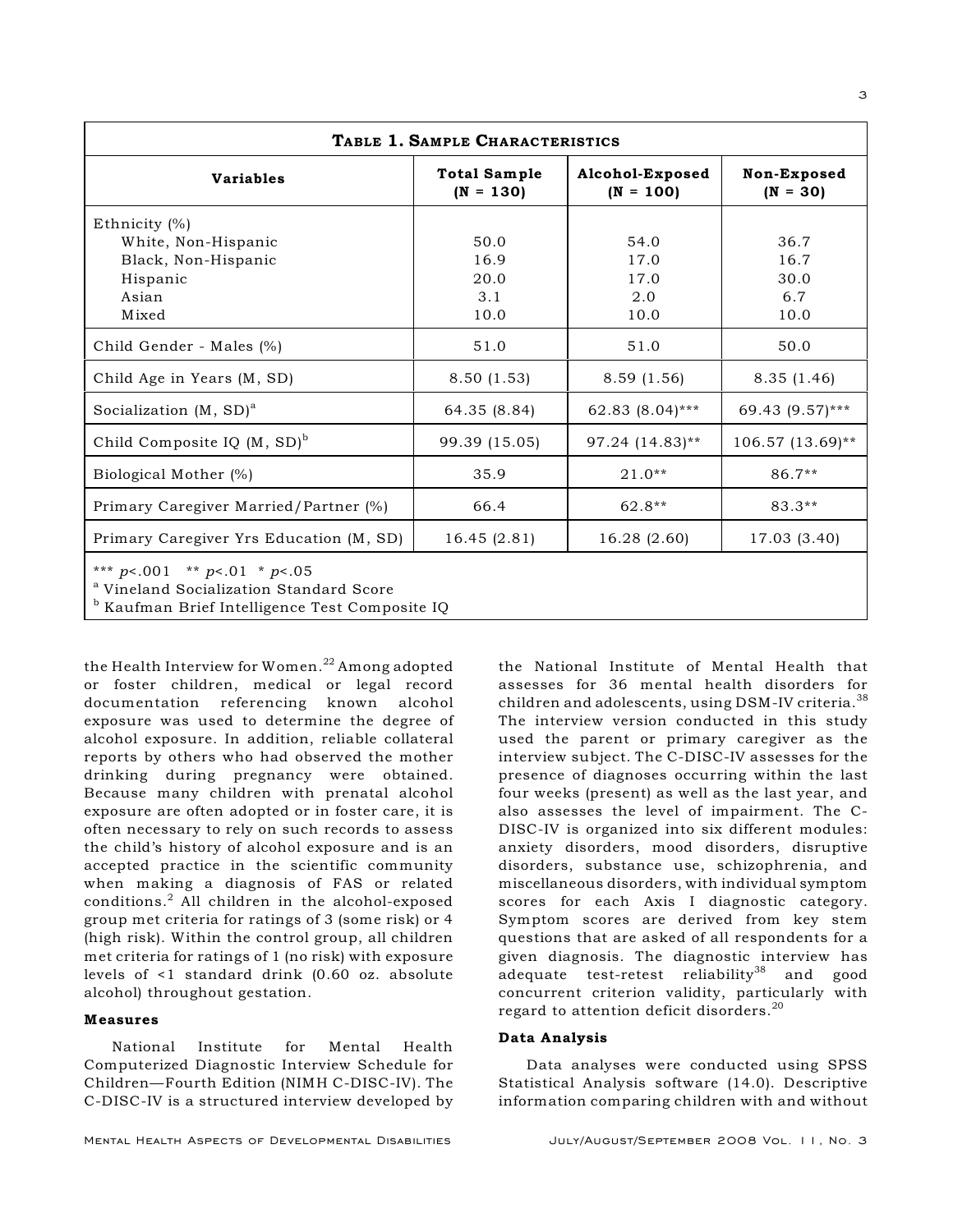prenatal alcohol exposure was examined using Chi-square and independent *t*-tests. The relationship between prenatal alcohol exposure and levels of psychopathology were evaluated in separate regression analyses. Twelve Axis I psychiatric diagnosis outcome categories on the C–DISC-IV were examined: separation anxiety disorder, generalized anxiety disorder, obsessive compulsive disorder, post-traumatic stress disorder, attention-deficit/hyperactivity disorder, oppositional defiant disorder, conduct disorder, major depressive disorder, dysthymic disorder, mania, hypomania, and schizophrenia. Symptom scales provided continuous variables for each psychiatric diagnosis. Child ethnicity (1=White, non-Hispanic, 2=Black, 3=Hispanic, 4=American Indian, 5=Alaskan Native, 6=Asian, 7=mixed ethnicity), gender (1=boys, 2=girls), age, full scale IQ, socialization standard score, caregiver marital status (1=single/separated/divorced/never married; 2=married/living with a partner), education, and home placement (1=non-biological parent; 2=biological parent) were used as the primary covariates when appropriate, based on a statistically significant correlation (*p*<.05) with the individual psychiatric diagnostic outcomes. Prenatal alcohol exposure (0=non-exposed; 1=alcohol-exposed) was entered as the last predictor variable in each regression model. The statistical significance of each model,  $R^2$ , and standardized beta coefficients were calculated.

#### **RESULTS**

## Characteristics of Children With and Without Prenatal Alcohol Exposure

Chi-square and independent *t*-tests revealed no significant differences between children with and without prenatal alcohol exposure on child ethnicity, gender, age, or caregiver education. Significant differences were found between groups on Full Scale IQ, caregiver marital status, home placement (non-biological parent or biological parent), and socialization standard score, although all children scored in the deficit range on socialization. (See Table 1)

## Comparison of Children With and Without Prenatal Alcohol Exposure on FASD Diagnosis

As expected, a Chi-square analysis comparing children with and without prenatal alcohol exposure on FASD diagnostic criteria revealed that all children in the alcohol-exposed group were classified as having an alcohol related condition; whereas, none of the children in the non-exposed group met criteria for an alcohol related diagnosis  $(X^2 \t(3, N = 130) = 130.00,$ *p*<.0001). On the basis of the 4-digit diagnostic system, 11% of children in the alcohol-exposed group were diagnosed with FAS, 43% with partial FAS (pFAS), and 46% with static encephalopathy, which is consistent with a diagnosis of alcohol related neurodevelopmental disorder (ARND) according to guidelines developed by Astley (personal communication, July 5, 2005) for converting the 4-digit code to the diagnostic categories proposed by the Institute of Medicine.<sup>42</sup> No child in the alcohol-exposed group met criteria for alcohol related birth defects (ARBD).

#### Prediction of Psychiatric Symptom s

Correlations among child characteristics, prenatal alcohol exposure, and psychiatric diagnostic symptoms are presented in Table 2. Regression models are presented in Table 3. Results revealed statistically significant effects of prenatal alcohol exposure in predicting both separation anxiety disorder and generalized anxiety disorder, even after controlling for significant covariates of caregiver marital status and home placement. Prenatal alcohol exposure did not predict symptoms of obsessive compulsive disorder or post-traumatic stress disorder. Externalizing disorders, including symptoms of attention deficit/hyperactivity disorder, oppositional defiant disorder, and conduct disorder, were all positively predicted by prenatal alcohol exposure, after accounting for the contributions of IQ, social skills deficits, caregiver marital status and home placement. An analysis of the symptoms related to major depressive disorder indicated that children with prenatal alcohol exposure had more depressive symptoms than those without exposure, but this effect was not statistically significant after controlling for covariates measuring socialization, caregiver marital status, and home placement. Similarly, prenatal exposure to alcohol did not predict symptoms of dysthymic disorder or schizophrenia. Exposure to alcohol prenatally was predictive of symptoms of mania and hypomania.

#### **DISCUSSION**

Children with prenatal alcohol exposure were found to exhibit significantly more symptoms of psychopathology, including anxiety disorders,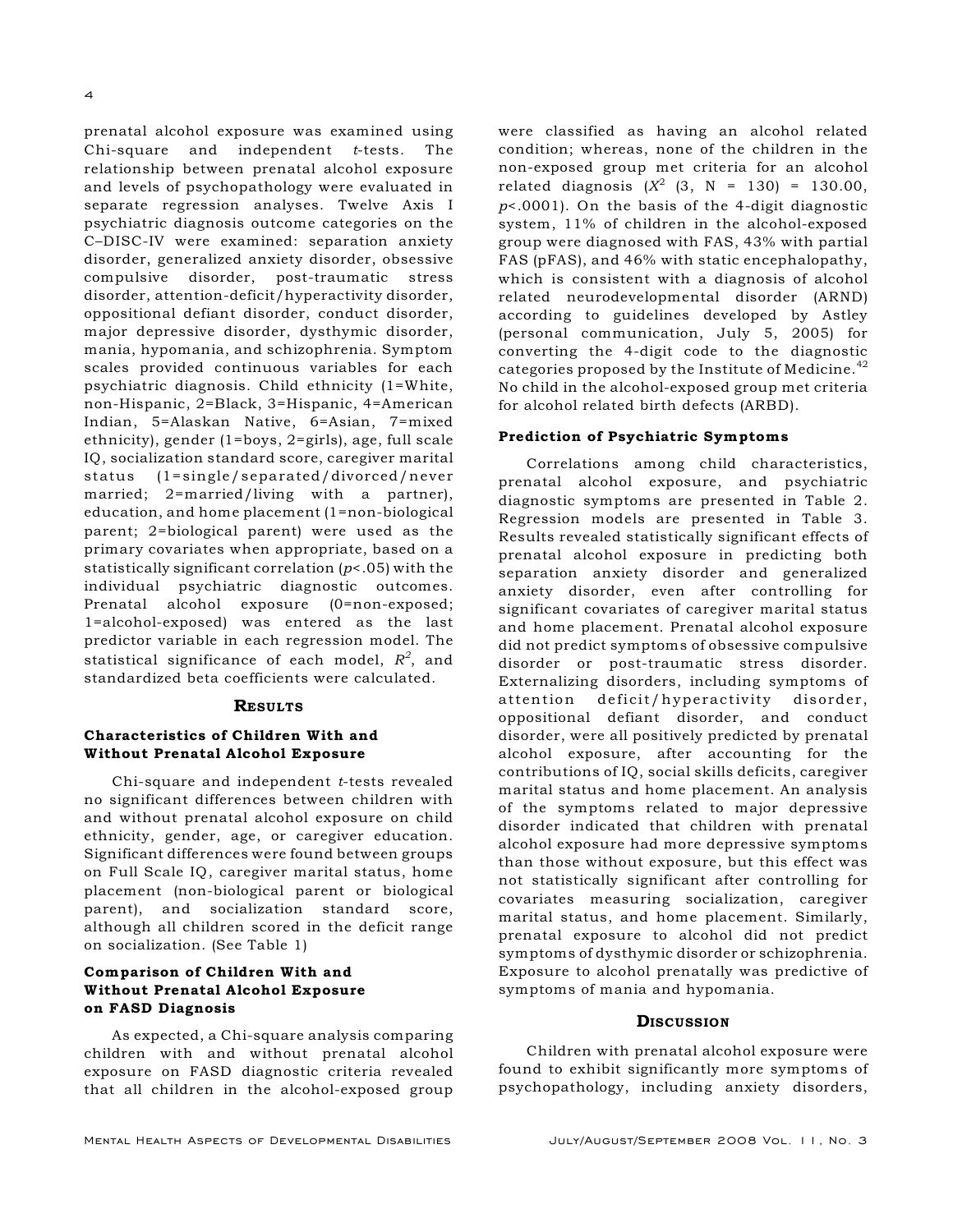| TABLE 2. CORRELATIONS                   |                              |                  |                  |                   |                   |                  |                 |                  |           |           |          |                    |
|-----------------------------------------|------------------------------|------------------|------------------|-------------------|-------------------|------------------|-----------------|------------------|-----------|-----------|----------|--------------------|
| Variable                                | Sep.<br>Anxiety <sup>a</sup> | GAD <sup>b</sup> | OCD <sup>c</sup> | PTSD <sup>d</sup> | ADHD <sup>e</sup> | ODD <sup>f</sup> | CD <sup>g</sup> | MDD <sup>h</sup> | Dysthymic | Hypomania | Mania    | Schiz <sup>'</sup> |
| Alcohol<br>exposure                     | $.34***$                     | $.21*$           | .13              | .12               | $.61**$           | $.65***$         | $.38**$         | $.32**$          | .07       | $.36***$  | $.35***$ | .13                |
| Gender                                  | $-06$                        | $-.03$           | $-13$            | .05               | $-13$             | $-0.08$          | $-.10$          | $-0.08$          | .12       | $-.01$    | $-.01$   | $-.07$             |
| Ethnicity                               | .04                          | .16              | .06              | $-.08$            | $-06$             | .01              | $-.04$          | .08              | $-.04$    | $-.08$    | $-0.09$  | $-.05$             |
| Age (months)                            | .01                          | .16              | .10              | $-.09$            | $-.03$            | .00              | .09             | .00.             | $-.02$    | $-.04$    | $-0.04$  | .04                |
| <b>KBIT IQ</b>                          | .01                          | $-12$            | .09              | $-.10$            | $-21*$            | $-21*$           | $-.32**$        | .08              | $-.14$    | $-14$     | $-16$    | $-0.06$            |
| Vineland<br>Socialization               | $-15$                        | $-17$            | $-12$            | $-.04$            | $-.38**$          | $-.28**$         | $-.32**$        | $-.26**$         | $-.09$    | $-.18*$   | $-18*$   | $-0.08$            |
| Caregiver<br>marital status             | $-.13$                       | $-.25**$         | .07              | $-.09$            | $-.20*$           | $-.23**$         | $-0.06$         | $-.21*$          | $-.17$    | $-08$     | $-0.08$  | .04                |
| Home<br>placement                       | $-.31**$                     | $-06$            | $-13$            | $-16$             | $-.40**$          | $-46**$          | $-.31**$        | $-.29**$         | $-.09$    | $-.25**$  | $-.25**$ | $-.11$             |
| *** $p<.001$<br>** $p<01$<br>* $p<0.05$ |                              |                  |                  |                   |                   |                  |                 |                  |           |           |          |                    |

<sup>a</sup> Sep Anxiety: separation anxiety

 $b$  GAD: generalized anxiety disorder

 $\degree$  OCD: obsessive compulsive disorder

<sup>d</sup> PTSD: post-traumatic stress disorder

 $e$  ADHD: attention deficit/hyperactivity disorder

f ODD: oppositional defiant disorder

<sup>g</sup> CD: conduct disorder

<sup>h</sup> MDD: major depressive disorder

<sup>i</sup> Schiz: schizophrenia

disruptive disorders, and mood disorders, when compared to children without exposure. Furthermore, child characteristics and environmental factors appeared to add to the prediction of psychopathology. Specifically, having a lower IQ, poorer social skills, living with a single/divorced or a non-biological caregiver placed children at greater risk.

The general findings of this study are in accordance with previous research studies, typically conducted with smaller samples, that suggest a relationship between prenatal alcohol exposure and psychopathology in children.  $^{12,22,23,25,30,41}$  However, the results of the current study extend previous findings through the use of a larger sample of non clinic-referred children with social skills deficits. In addition, the present study augments previous methodologically-limited findings through the use of structured diagnostic parent interviews, which

were used to assess for a wide range of psychopathology.

With regard to specific findings, results revealed that symptoms of anxiety were significantly related to prenatal alcohol exposure. The link between fetal alcohol exposure and anxiety has been less well studied than externalizing disorders and mood disorders; however, research on early attachment behavior has demonstrated a higher prevalence of insecure attachment in children with moderate to high prenatal alcohol exposure compared to those with little or no exposure. $23$  Furthermore, clinical reports describe anxiety associated with separation particularly in relation to placement outside the biological home. The current findings support these reports in that children who were not living with their biological mothers had higher levels of separation anxiety. Nevertheless, prenatal alcohol exposure was an independent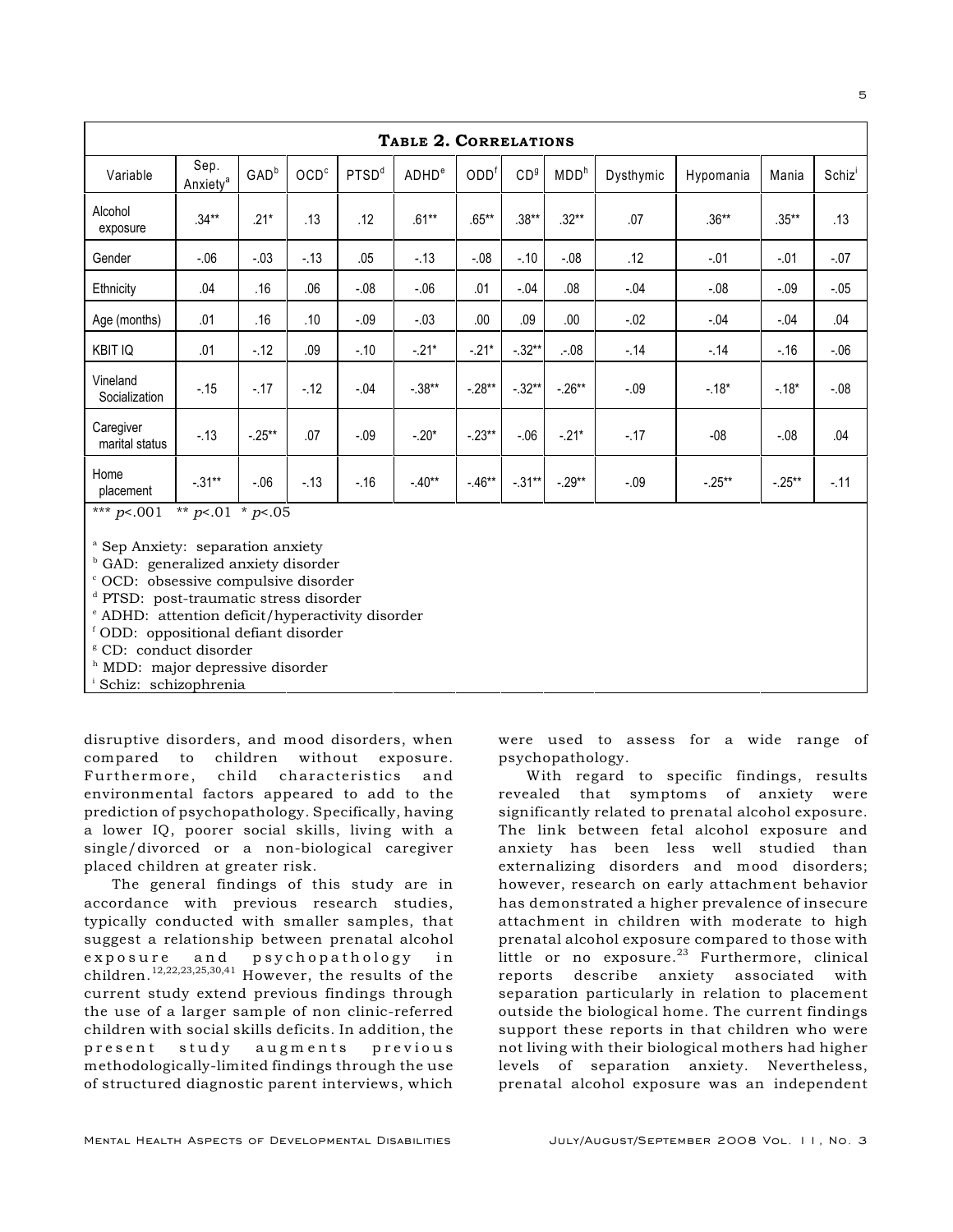| TABLE 3. PREDICTION OF PSYCHIATRIC SYMPTOMS AS A FUNCTION OF PRENATAL ALCOHOL EXPOSURE                                                                       |            |                                                   |                                                                                  |                         |  |  |  |
|--------------------------------------------------------------------------------------------------------------------------------------------------------------|------------|---------------------------------------------------|----------------------------------------------------------------------------------|-------------------------|--|--|--|
|                                                                                                                                                              | F          | β                                                 | B(SE)                                                                            | $R^2$ (Adjusted $R^2$ ) |  |  |  |
| <b>Separation Anxiety Disorder</b><br>Home Placement<br>Prenatal Alcohol Exposure                                                                            | $9.82***$  | $-.17$<br>$.24*$                                  | $-8.34(4.93)$<br>13.35 (5.62)                                                    | .13(.12)                |  |  |  |
| <b>Generalized Anxiety Disorder</b><br>Caregiver Marital Status<br>Prenatal Alcohol Exposure                                                                 | $6.27**$   | $-.22*$<br>$.17*$                                 | $-9.31(3.74)$<br>8.35(4.18)                                                      | $.09$ $(.08)$           |  |  |  |
| <b>Obsessive Compulsive Disorder</b><br>Prenatal Alcohol Exposure                                                                                            | 2.20       | .13                                               | 2.27(1.53)                                                                       | .02(0.01)               |  |  |  |
| <b>Post-Traumatic Stress Disorder</b><br>Prenatal Alcohol Exposure                                                                                           | 1.73       | .12                                               | 3.15(2.39)                                                                       | .01(0.01)               |  |  |  |
| <b>Attention Deficit Hyperactivity Disorder</b><br>KBIT IQ<br>Socialization Score<br>Caregiver Marital Status<br>Home Placement<br>Prenatal Alcohol Exposure | $17.79***$ | $-.26$<br>$-.19*$<br>$-.08$<br>$-.06$<br>$.50***$ | $-.05$ (.15)<br>$-.64$ (.25)<br>$-5.36(4.53)$<br>$-3.64(5.45)$<br>35.25 (6.29)   | .42(.39)                |  |  |  |
| <b>Oppositional Defiant Disorder</b><br>KBIT IO<br>Socialization Score<br>Caregiver Marital Status<br>Home Placement<br>Prenatal Alcohol Exposure            | 20.81***   | $-.02$<br>$-.06$<br>$-.12$<br>$-.14$<br>$.53***$  | $-.04$ $(.15)$<br>$-.22$ (.26)<br>$-8.26(4.66)$<br>$-8.95(5.59)$<br>39.99 (6.46) | .29(.43)                |  |  |  |
| <b>Conduct Disorder</b><br>KBIT IO<br>Socialization Score<br>Home Placement<br>Prenatal Alcohol Exposure                                                     | $9.69***$  | $-.21*$<br>$-.20*$<br>$-.05$<br>$.24*$            | $-.19$ (.08)<br>$-.31(.13)$<br>$-1.50(2.79)$<br>7.62(3.19)                       | .24(.21)                |  |  |  |
| <b>Major Depressive Disorder</b><br>Socialization Score<br>Caregiver Marital Status<br>Home Placement<br>Prenatal Alcohol Exposure                           | $6.27***$  | $-.14$<br>$-.17$<br>$-.17$<br>.15                 | $-.32$ (.19)<br>$-6.89(3.53)$<br>$-6.81(4.16)$<br>6.98(4.89)                     | .17(0.14)               |  |  |  |
| <b>Dysthymic Disorder</b><br>Prenatal Alcohol Exposure                                                                                                       | 0.56       | .07                                               | .42(.56)                                                                         | $.04$ ( $-.03$ )        |  |  |  |
| Mania<br>Socialization Score<br>Home Placement<br>Prenatal Alcohol Exposure                                                                                  | $6.32***$  | $-.07$<br>$-.06$<br>$.30**$                       | $-.15(.19)$<br>$-2.15(4.00)$<br>13.91 (4.65)                                     | .13(.11)                |  |  |  |
| Hypomania<br>Socialization Score<br>Home Placement<br>Prenatal Alcohol Exposure                                                                              | $6.54***$  | $-.07$<br>$-.06$<br>$.30**$                       | $-.15(.19)$<br>$-2.41(3.99)$<br>13.42 (4.63)                                     | .14(.11)                |  |  |  |
| Schizophrenia<br>Prenatal Alcohol Exposure                                                                                                                   | 2.12       | .13                                               | 1.35(0.93)                                                                       | .02(0.1)                |  |  |  |
| *** $p$ <.001 ** $p$ <.01 * $p$ <.05                                                                                                                         |            |                                                   |                                                                                  |                         |  |  |  |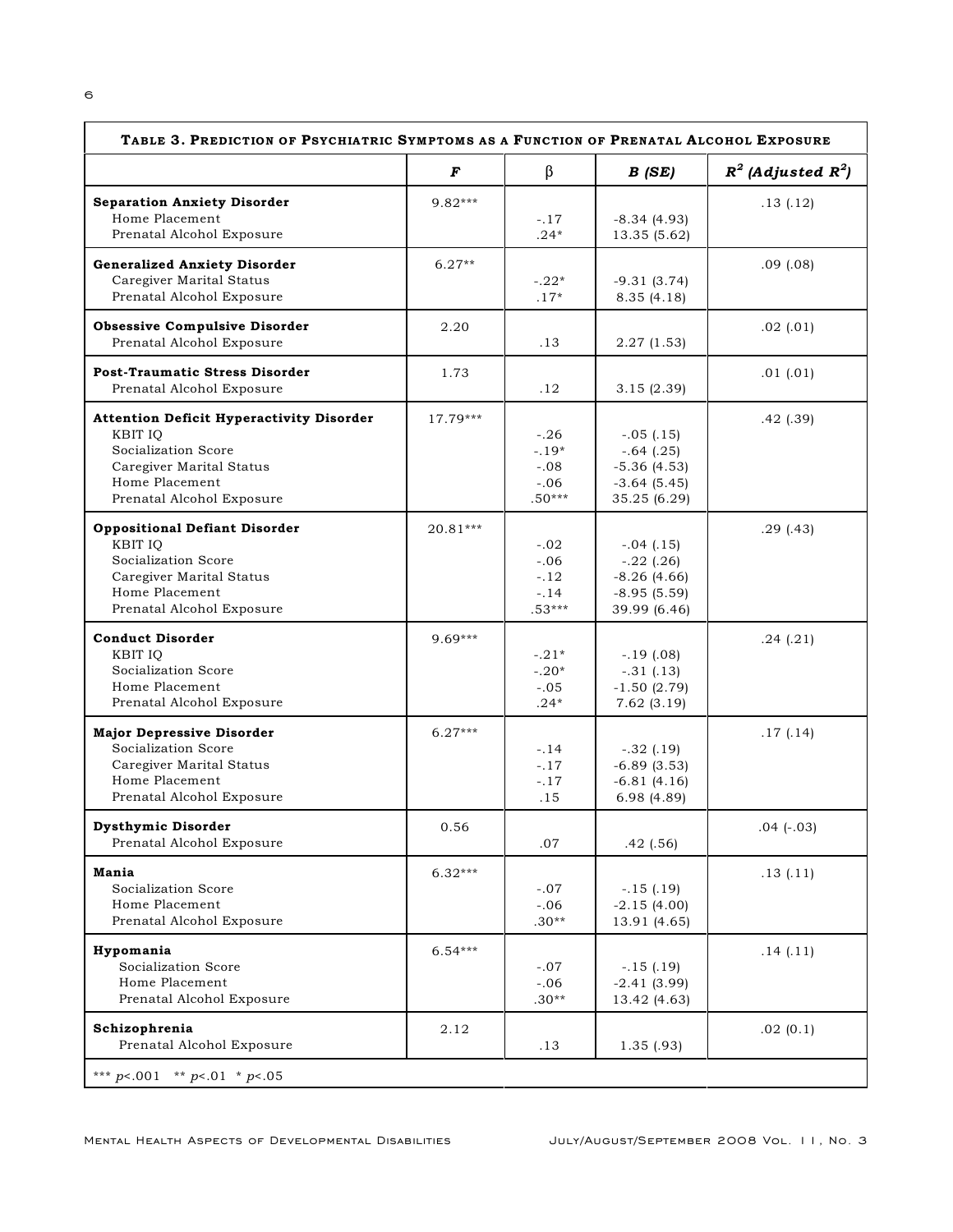predictor of anxiety symptoms even after controlling for home placement. These anxiety problems do not appear to ameliorate with age in that high levels of phobic anxiety are reported in alcohol-exposed adults.<sup>8</sup> Even in typically developing children, anxiety and depressive symptoms are associated with a multitude of negative outcomes, such as school failure and problems with peers<sup> $1,13$ </sup> and children with prenatal alcohol exposure are already considered high-risk for these secondary disabilities.<sup>7,27,44,46</sup> The additional risk associated with anxiety symptoms underscores the idea that children with prenatal alcohol exposure are prime candidates for early interventions focusing on reducing anxiety and increasing coping skills.

Not surprising, significant differences between children with and without prenatal alcohol exposure were found in the disruptive disorders categories: attention deficit hyperactivity disorder, oppositional defiant disorder, and conduct disorder. These findings are consistent with the literature on prenatal alcohol exposure that suggests long-term difficulties with attention/hyperactivity and disruptive behaviors. $3,30,41,45$ 

Attention deficits among children with FASDs are well documented in the literature and corroborate the widespread presence of these problems in children exposed to alcohol prenatally. $8,19$  However, some investigators have hypothesized that the inattention and hyperactivity associated with prenatal alcohol exposure is a particular clinical subtype with an earlier onset, different clinical and neuropsychological presentation, and probable differential medication response.  $18,28$  In the future, sophisticated studies of this population, such as the ones conducted by Lee *et al.*,<sup>18</sup> can provide useful guidelines for addressing the specific areas of deficits in attention exhibited by children with prenatal alcohol exposure and can suggest more prescribed and focused treatments.

Findings regarding the associations between prenatal alcohol exposure and the presence of oppositional defiant and conduct disorder are also not surprising given that children with prenatal alcohol exposure have been found to be more than three times more likely to be rated as having delinquent behavior scores in the clinical range<sup>3</sup> and have been found to have lower levels of moral maturity and higher levels of delinquency than non-alcohol-exposed controls matched on age, gender, socioeconomic status, and ethnicity.<sup>37</sup>

alcohol exposure found that 60% had been in trouble with the law and 50% had been legally confined at some point in their lives.<sup>45</sup> Other findings reveal that individuals with prenatal alcohol exposure are significantly over represented in the criminal justice system, yet often go unidentified as having a FASD diagnosis.  $5,10,11$  The results of the current study support the notion that disruptive behaviors that may lead to delinquency and social maladjustment can be identifiable in early to middle childhood and suggest the need for interventions with high risk children in order to prevent more serious secondary disabilities in the future. Results revealed that mood disorder

Furthermore, a study of 451 adults with prenatal

symptoms were significantly higher for children with prenatal alcohol exposure compared to children without exposure, suggesting that although externalizing behaviors are certainly problematic in this population, impairments associated with prenatal alcohol exposure are not limited to disruptive behaviors. A positive finding was that although children with prenatal exposure to alcohol had higher levels of depressed mood than non-exposed controls, having better social skills and living with a married biological parent seemed to ameliorate the effects of early exposure. These findings are consistent with previous reports of links between early social competence and depressive symptoms<sup>4</sup> and the effects of parenting variables on the teratogenic effects of alcohol. $^{25}$  For example, O'Connor and Paley<sup>25</sup> found that the effects of prenatal alcohol exposure on depressive symptoms in preschool aged children were mediated by the mother-child interaction. Mothers who were more emotionally connected to their young children had children with fewer depressive symptoms compared to children whose mothers provided less positive emotional support. By understanding the transaction between parent and child characteristics, early interventions can target maladaptive parent-child relations to reduce the risk for future depression.

Finally, a positive association between prenatal alcohol exposure and symptoms of mania and hypomania were found. These findings are consistent with an earlier study of a clinical population of children in which 35% manifested symptoms of bipolar disorders.<sup>23</sup> These results suggest that when working with children with prenatal alcohol exposure, it is prudent to assess for the full range of Axis I symptoms. Appropriate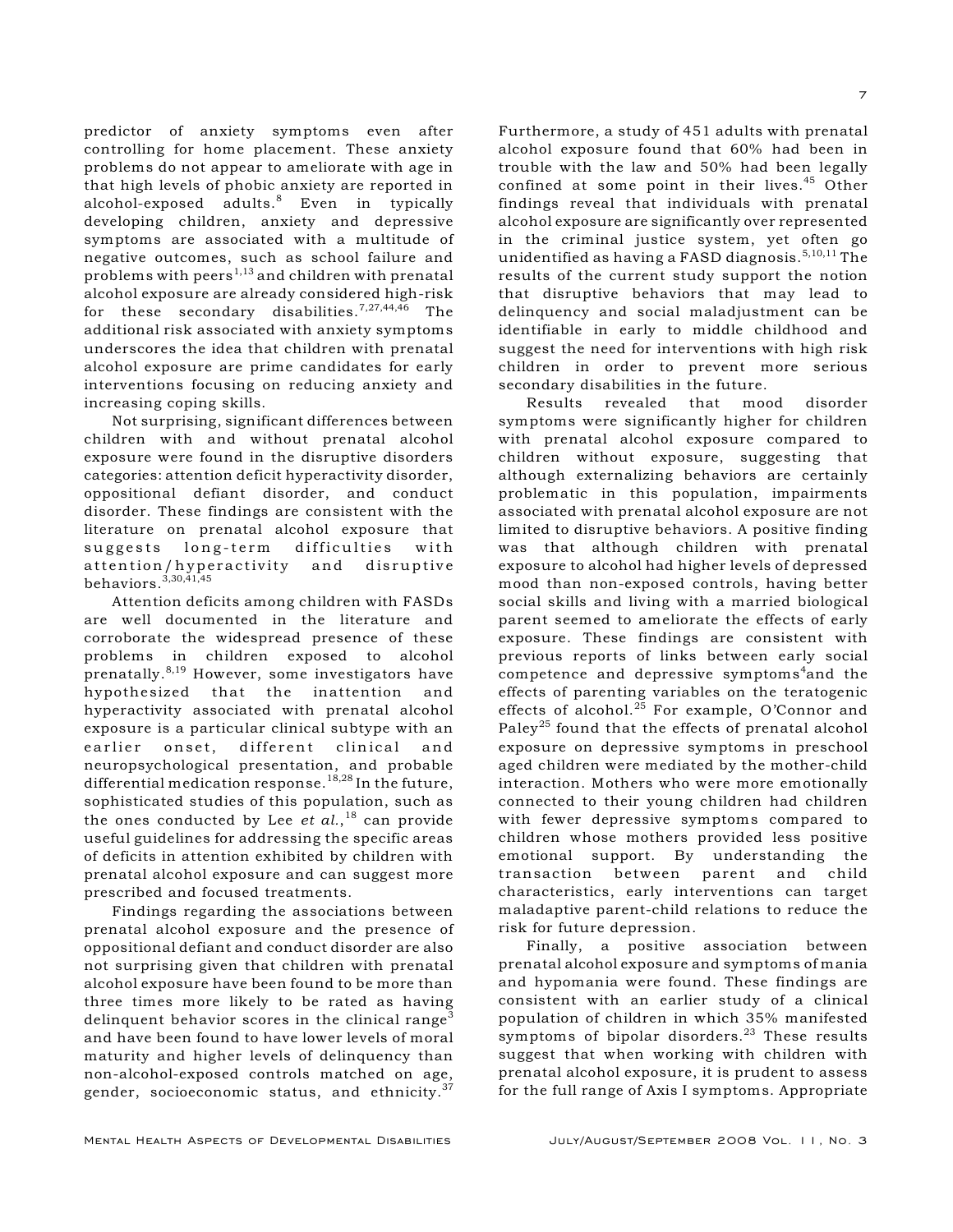diagnosis is essential for appropriate treatment in that the course of action would be different depending on whether or not the child had a mood disorder as opposed to attention deficit hyperactivity disorder.

There are some limitations to the current study that merit discussion. First, only children with verbal IQs of 70 or higher participated in the study, thereby eliminating children functioning in the moderate to mild range of developmental disability. However, research shows that using this cut point would allow the majority of children with exposure to be examined. For example, it has been estimated that 73% of children with FAS and 91% of children with partial FAS and ARND fall above an IQ score of  $70.^{36}$  Second, the sample was composed of volunteers who identified their children as having social skills deficits which may have introduced an ascertainment bias, thus limiting our ability to generalize to populations of children who are functioning adequately both socially and emotionally. Third, interviews were conducted with parents rather than child participants. In the future, it would be informative to assess child psychopathology using self-report measures.

In spite of these limitations, study results suggest that children who have been exposed to alcohol prenatally are at high risk for developing symptoms of psychopathology. Furthermore, children with exposure to alcohol in utero tend to be overrepresented in psychiatric populations, and are frequently not identified as having central nervous system deficits associated with prenatal alcohol exposure. $^{24}$  Therefore, these children are often referred for mental health services, but these services may fail to take into account their unique needs when setting goals and making treatment plans. $3$  Thus, they may be more likely to fail to respond or under-respond to treatment. Proper diagnosis of the psychiatric problems of children with prenatal alcohol exposure is essential, as is the need to adapt existing interventions to accommodate the deficits and strengths of these children.<sup>17,21</sup>

ACKNOWLEDGMENT: All authors are in the Department of Psychiatry and Biobehavioral Sciences in the Semel Institute for Neuroscience and Human Behavior, David Geffen School Medicine at the University of California, Los Angeles. We thank Elizabeth Laugeson, Amy Schonfeld, and Jolie Randall for their assistance on this study.

This manuscript relies on data collected as part of Project Bruin Buddies, research supported by Centers for Disease Control and Prevention Grant U84-CCU920158.

The contents do not necessarily represent the positions or policies of the Centers for Disease Control and Prevention and endorsement by the Federal Government should not be assumed.

#### **REFERENCES**

- 1. Albano AM, Chorpita BF, Barlow DH. Childhood anxiety disorders. In: Mash EJ, Barkley RA (eds), Child Psychopathology. New York, NY: The Guilford Press, 2003:279-329.
- 2. Astley SJ. Diagnostic Guide for Fetal Alcohol Spectrum Disorders: The 4-digit Diagnostic Code. 3rd Ed. Seattle, WA: University of Washington, 2004.
- 3. Brown RT, Coles CD, Smith IE, et al. Effects of prenatal alcohol exposure at school age. II: Attention and behavior. Neurotoxicol Teratol 1991;13:369-376.
- 4. Buhrmester D. Intimacy of friendship, interpersonal competence, and adjustment during preadolescence and adolescence. **Child Dev** 1990;61:1101-1111.
- 5. Burd L, Selfridge R, Klug M, Bakko S. Fetal alcohol syndrome in the United States corrections system. Addict Biol 2004;9:169-176.
- 6. Coles CD, Platzman KA, Lynch ME, Freides D. Auditory and visual sustained attention in adolescents prenatally exposed to alcohol. Alcohol Clin Exp Res 2002;26:263-271.
- 7. Coles CD, Brown RT, Smith IE, Platzman KA, et al. Effects of prenatal alcohol exposure at school age. I. Physical and cognitive development. Neurotoxicol Teratol 1991;13:357-367.
- 8. Connor PD, Streissguth AP, Barr HM. Psychiatric symptomatology and characteristic behaviors in adults with fetal alcohol syndrome and fetal alcohol effects. Alcohol Clin Exp Res 1998;22(60A).
- 9. Famy C, Streissguth AP, Unis AS. Mental illness in adults with fetal alcohol syndrome or fetal alcohol effects. **Am J Psychiatry** 1998;155:552-554.
- 10. Fast DK, Conry J, Loock CA. Identifying fetal alcohol syndrome among youth in the criminal justice system. J Dev Behav Pediatr 1999;20:370-372.
- 11. Fast DK, Conry J. The challenge of fetal alcohol syndrome in the criminal legal system. Addict Biol 2004;92:161-166.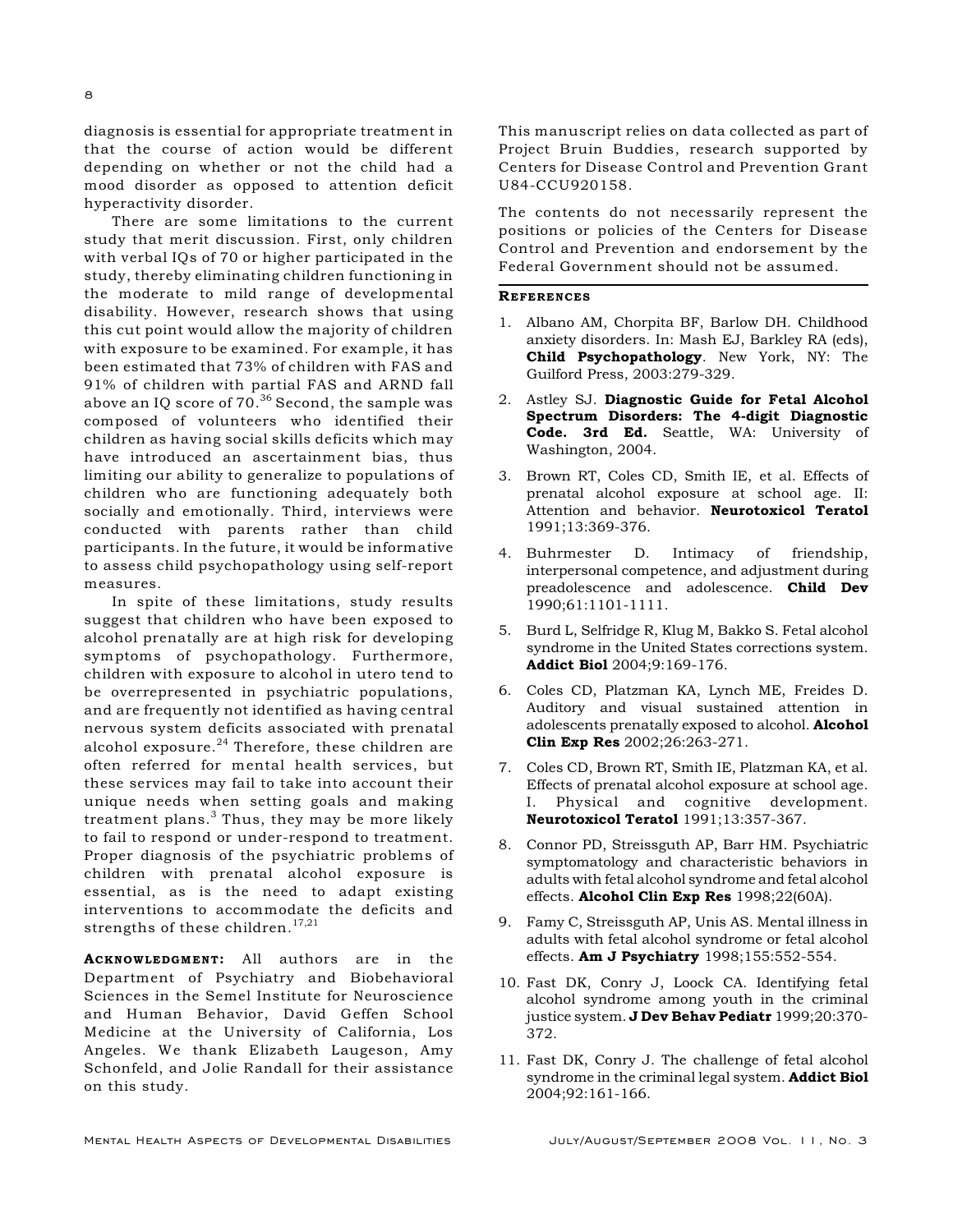- 12. Fryer SL, McGee CL, Matt GE, et al. Evaluation of psychopathological conditions in children with heavy prenatal alcohol exposure. **Pediatrics** 2007;119:e733-741.
- 13. Jacobsen RH, Lahey BB, Strauss CC. Correlates of depressed mood in normal children. J Abnorm Child Psychol 1983;11:29-39.
- 14. Jacobson SW, Jacobson JL, Sokol RJ, Chiodo LM. Preliminary evidence of primary socioemotional deficits in 7-year-olds prenatally exposed to alcohol. Alcohol Clin Exp Res 1998;22(61A).
- 15. Kaufman AS, Kaufman NL. Kaufman Brief Intelligence Test (K-BIT). Circle Pines, MN: American Guidance Service; 1990.
- 16. Kodituwakku PW. Defining the behavioral phenotype in children with fetal alcohol spectrum disorders: A review. Neurosci Biobehav Rev 2007;31:192-201.
- 17. Laugeson E, Paley B, Schonfeld AM, et al. Adaptation of Children's Friendship Training Program for children with fetal alcohol spectrum disorders. Child Fam Behav Ther 2007;29:57-69
- 18. Lee KT, Mattson SN, Riley EP. Classifying children with heavy prenatal alcohol exposure using measures of attention. J Int Neuropsychol Soc 2004;10:271-277.
- 19. Mattson, SN, Calarco KE, Lang AR. Focused and shifting attention in children with heavy prenatal alcohol exposure. Neuropsychology 2006;20:361- 369.
- 20. McGrath AM, Handwerk ML, Armstrong KJ, et al. The validity of the ADHD section of the Diagnostic Interview Schedule for Children. Behav Modif 2004;28:349-374.
- 21. O'Connor MJ, Frankel F, Paley B, et al. A controlled social skills training for children with fetal alcohol spectrum disorders. J Consult Clin Psychol 2006;74:639-648.
- 22. O'Connor MJ, Kasari C. Prenatal alcohol exposure and depressive features in children. Alcohol Clin Exp Res 2000;24:1084-1092.
- 23. O'Connor MJ, Kogan N, Findlay R. Prenatal alcohol exposure and attachment behavior in children. Alcohol Clin Exp Res 2002;26:1592-1602.
- 24. O'Connor MJ, McCracken J, Best A. Under recognition of prenatal alcohol exposure in a child inpatient psychiatric setting. Ment Health Aspects Dev Disabil 2006;9:105-108.
- 25. O'Connor MJ, Paley B. The relationship of prenatal alcohol exposure and the postnatal environment to

child depressive symptoms. J Pediatr Psychol 2006;31:50-64.

- 26. Olson HC, Streissguth AP, Sampson PD, et al. Association of prenatal alcohol exposure with behavioral and learning problems in early adolescence. J Am Acad Child Adolesc Psychiatry 1997;36:1187-1194.
- 27. Olson HC, Morse BA, Huffine C. Development and psychopathology: Fetal alcohol syndrome and related conditions. Semin Clin Neuropsychiatry 1998;3:262-284.
- 28. O'Malley KD, Nanson J. Clinical implications of a link between fetal alcohol spectrum disorder and attention-deficit hyperactivity disorder. Can J Psychiatry 2002;47:349-354.
- 29. Paley B, O'Connor MJ, Frankel F, Marquardt R. Predictors of stress in parents of children with fetal alcohol spectrum disorders. J Dev Behav Pediatr 2006;27:396-404.
- 30. Paley B, O'Connor MJ, Kogan N, Findlay R. Prenatal alcohol exposure, child externalizing behavior, and maternal stress. **Parenting Sci** Pract 2005:5:29-56.
- 31. Paley B, O'Connor MJ. Neurocognitive and neurobehavioral impairments in individuals with fetal alcohol spectrum disorders. Int J Disabil Hum Dev, in press.
- 32. Rasmussen C. Executive functioning and working memory in fetal alcohol spectrum disorder. Alcohol Clin Exp Res 2005;29:1359-1367.
- 33. Rasmussen C, Horne K, Witol A. Neurobehavioral functioning in children with fetal alcohol spectrum disorder. Child Neuropsychol 2006;12:453-468.
- 34. Riley EP, McGee CL. Fetal alcohol spectrum disorders: An overview with emphasis on changes in brain and behavior. Exp Biol Med 2005;230:357-365.
- 35. Roebuck TM, Mattson SN, Riley EP. Behavioral and psychosocial profiles of alcohol-exposed children. Alcohol Clin Exp Res 1999;23:1070-1076.
- 36. Sampson PD, Streissguth AP, Bookstein F, Barr HM. On categorizations in analyses of alcohol teratogenesis. Environ Health Perspect 2000;108:421-428.
- 37. Schonfeld AM, Mattson SN, Riley EP. Moral maturity and delinquency after prenatal alcohol exposure. J Stud Alcohol 2005;66:545-554.
- 38. Shaffer D, Fisher P, Lucas CP, et al. NIMH Diagnostic Interview Schedule for Children Version IV (NIMH DISC-IV): Description, differences from previous versions, and reliability of some common